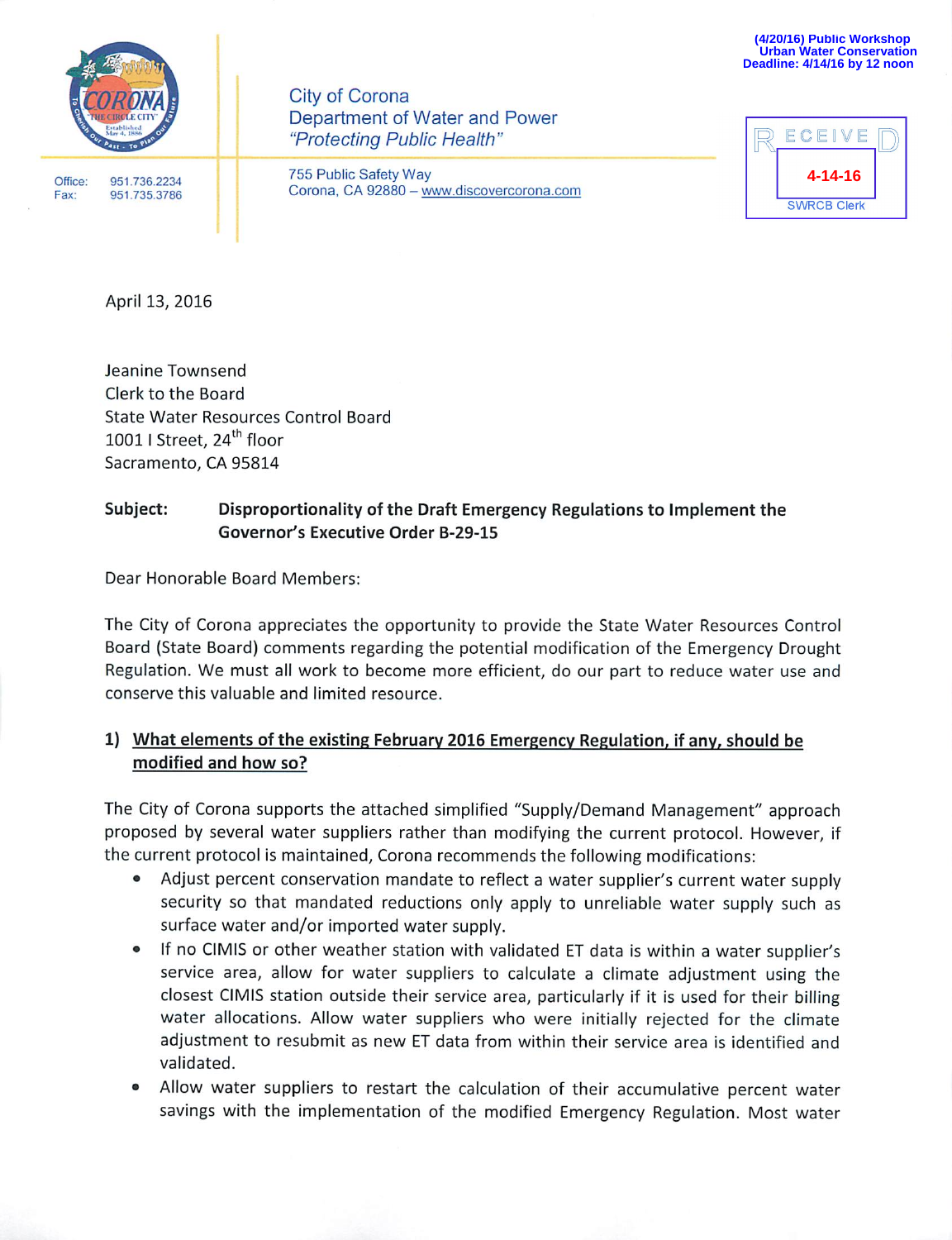suppliers with accumulative percent water savings less than their conservation mandates would not be able to reach their accumulative goal by October even with water use reductions of 40 to 50% each month from May to October. As we enter the second year of water conservation mandates it is essential that our community continues to be motivated to reach a realistic goal.

- Incorporate the average lot size in the calculation of the percent mandate.
- Allow credit for groundwater replenishment using tertiary treated wastewater.
- Provide a credit adjustment for dedicated irrigation meters converted to reclaimed water prior to 2013.

## 2) How should the State Water Board account for regional differences in precipitation and lingering drought impacts, and what would be the methods of doing so?

The City of Corona supports the proposed "Supply-Demand Based Emergency Drought Regulation Compliance Framework" as it most accurately matches mandated conservation levels with actual water supply scarcity conditions for each water supplier. It also requires water suppliers to be accountable by certifying that available supplies will meet demands and address potential ongoing drought conditions. The supply/demand based framework will also simplify the regulations as adjustments for regional variation in weather, population changes, and other factors, will no longer be necessary.

## 3) To what extent should the State Water Board consider the reliability of urban water supplier supply portfolios in this emergency regulation?

The City of Corona proposes that the State Board consider the reliability of water supply portfolios as the primary determination in setting the conservation mandates for each water supplier. This method ensures water conservation is achieved where there is water supply scarcity and urgency. To maintain secure and reliable water supply through potential ongoing drought conditions, the proposed framework requires water suppliers to meet projected water demands for an additional two years of drought.

In closing, we are all committed to doing our part. We understand the gravity of the situation we are in. We strongly encourage the State Board to modify the Emergency Framework to consider supply/demand conditions as the primary factor in setting conservation mandates.

Respectfully, Jonathan Daly General Manager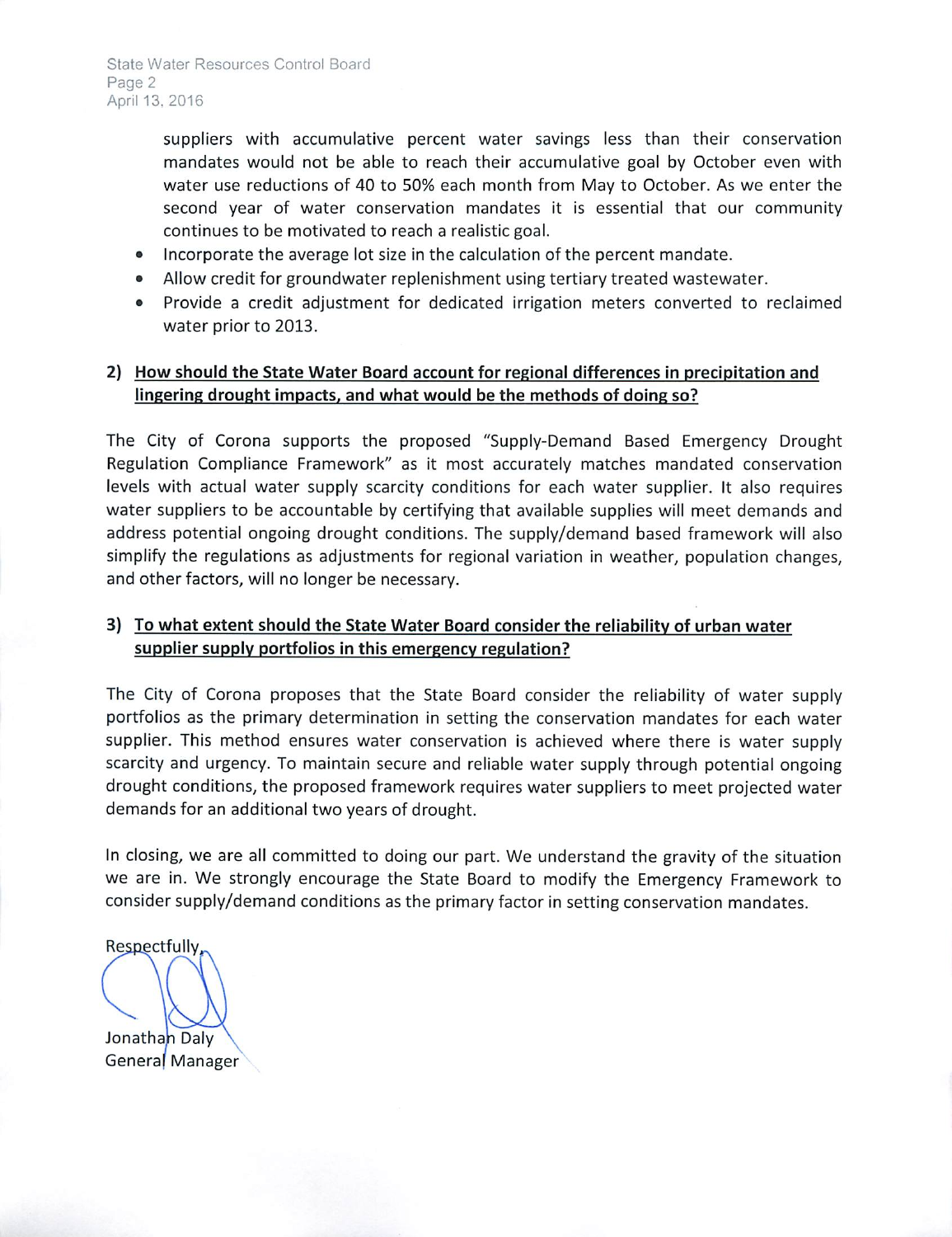#### **Attachment 1: Supply-Demand Based Emergency Drought Regulation Compliance Framework**

#### **April 2016**

### **Basic Requirements**

Three basic requirements would be included in a modified drought Emergency Regulation, as follows:

- 1. Imposition of the mandatory water waste restrictions and end user requirements included in the current Emergency Regulations that apply to all Californians;
- 2. Submittal by the urban water supplier<sup>[1](#page-2-0)</sup> of monthly reports to the State Water Resources Control Board on total potable water production, residential gallons per capita per day water use, current stage of the supplier's Water Shortage Contingency Plan, and agency mechanisms to implement water waste restrictions; and
- 3. Requirement that an urban water supplier demonstrate through the Water Shortage Contingency Plan adopted by its governing body the ability to implement mandatory use reduction.

#### **Supply/Demand Management**

Target demand reductions would be revised for the remaining period of the current drought Emergency Regulation based upon a supply deficiencies identified by urban water suppliers. Urban water suppliers will submit:

1. A certification of supplies and demand to determine the targeted demand reduction ("Conservation Standard"), based upon the identified supply deficiency. Certifications will be prepared by the urban water supplier must be signed by a representative authorized to take such actions on behalf of the governing body of the supplier.

| <b>Supply Deficiency</b> | <b>Target Demand Reduction</b> |  |
|--------------------------|--------------------------------|--|
| $0 - 5%$                 | $0 - 5%$                       |  |
| 5-10%                    | 5-10%                          |  |
| 10-15%                   | 10-15%                         |  |
| 15-20%                   | 15-20%                         |  |
| 20% or more              | 20% or more                    |  |

2. A supplemental analysis demonstrating that the urban water supplier can meet projected demand through supply management, new supply augmentation and/or Water Shortage Contingency Plan conservation actions for an additional two years of drought.

### **Benefits of Proposed Approach**

- Ensures a baseline level of conservation through water the imposition of waste restrictions;
- Calibrates the targeted demand reduction to the actual severity of shortages in water supplies for each water provider;
- Provides a strong incentive for local investments in sustainable supplies, water banking and storage and water use efficiency programs;
- Eliminates the need for credits and adjustments relative to local factors that influence water use such as climate, growth, and past conservation investments;
- Requires planning for multi-year supply and demand scenarios and potentially extended drought conditions; and
- Requires agencies to have effective Water Shortage Contingency Plans and extraordinary conservation measures in place to ensure demands do not exceed available supplies.

### **Example of Drought Year Supply Certification plus Two Year Sustainability Evaluation**

<span id="page-2-0"></span> $1$  As defined by the current Emergency Regulation